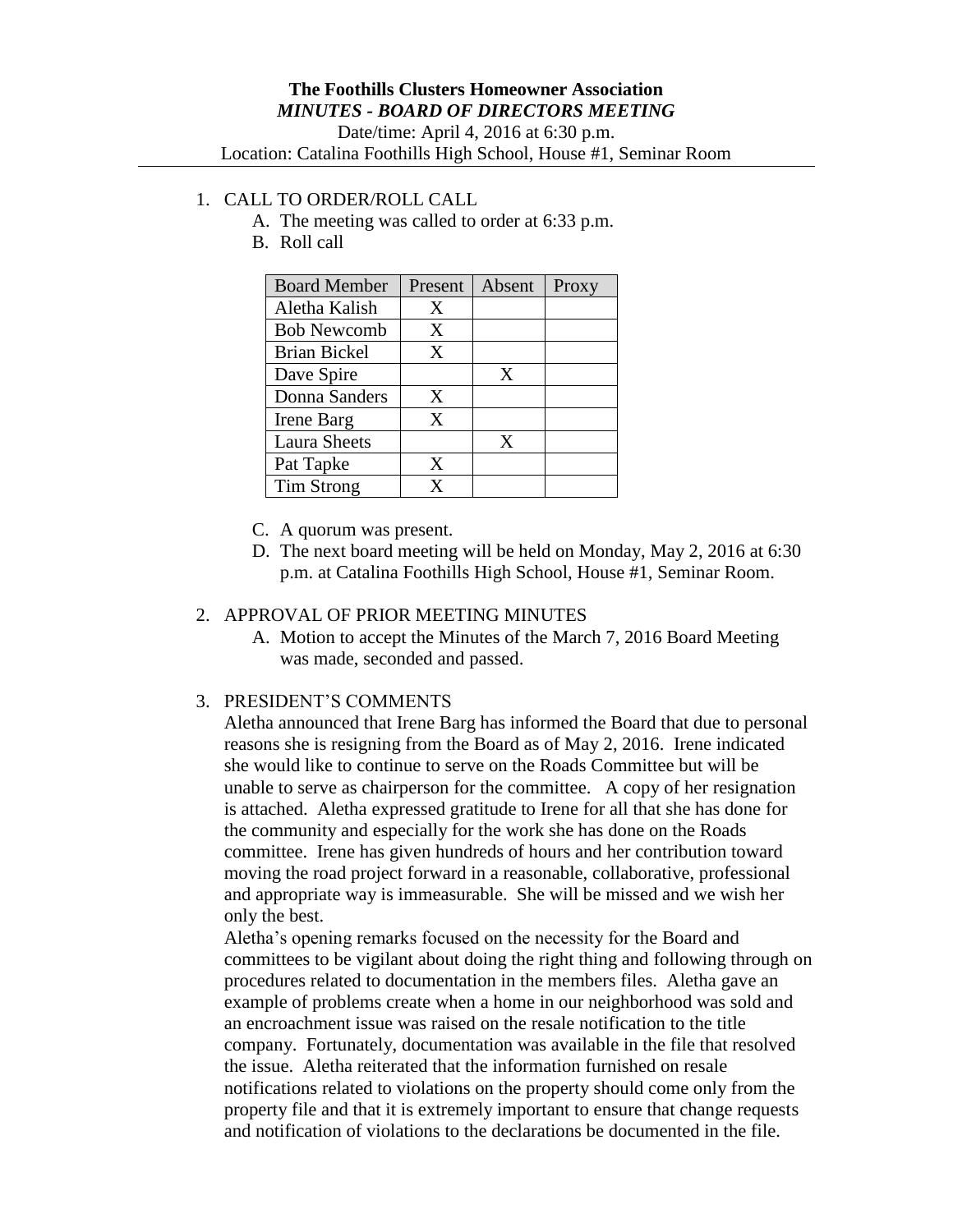# 4. TREASURER'S REPORT

(BALANCE SHEET as of 3/31/16, A/R AGING SUMMARY as of 4/3/16 and CHECK DETAIL for March, 2016 attached)

- A. Motion to accept Treasurer's report was seconded and passed.
- B. The A/R Aging Summary was reviewed and a motion to turn over the receivable balance to attorney for collection on Lots 423, 481, 484 and 556 was made, seconded and passed.

# 5. COMMITTEE REPORTS

- A. Architectural Control Committee with CC&R Enforcement:
	- 1. Report attached. Motion to accept Architectural Control Committee report was seconded and passed.
- B. Landscape & Roads Committee:
	- PSOMAS ROADS REHABILITATION/RENOVATION PROJECT MEMO, SUMMARY OF PSOMAS REPORT and IMPROVEMENT DISTRICTS – PIMA COUNTY reports attached.
	- 1. The committee reviewed the summary of the Psomas report. Discussion and questions from the floor regarding the 30 year comparison of options followed.
	- 2. Irene will follow up to determine if Options 3 and 4 meet County road requirements. Support was expressed for meeting the county requirements if the cost is reasonable.
	- 3. The engineer will write the specs to meet soil report.
	- 4. Irene will follow up regarding time line and cost to get bid specs created.
	- 5. Motion to move forward with bid specs for options 3 and 4 if the cost is not in excess of \$3,000 was made, seconded and passed.
	- 6. Brian reviewed the details on improvement district (special taxing district). Because our cul-de-sacs do not meet county requirements we would need to pursue the RIMD option which allows the taxing district to assume authority over and maintain the roads. Benefits of the improvement district option are that the financial responsibility goes with the property versus an assessment where the financial responsibility goes with the owner. Brian will contact the county and try to get an idea how long the process would take.
	- 7. Motion to allow Brian to proceed with approaching the county regarding improvement district was made, seconded and passed.
	- 8. It was reported that the lights at the Skyline entrance to the subdivision are being replaced.
- C. Business Process Committee: No Report
- D. Communications Committee (Report Attached):
	- 1. Review of the Communications Committee report was tabled until the May, 2016 meeting, however Bob announced that the spring newsletter was in process and articles for the newsletter needed to be submitted by April 15, 2016.